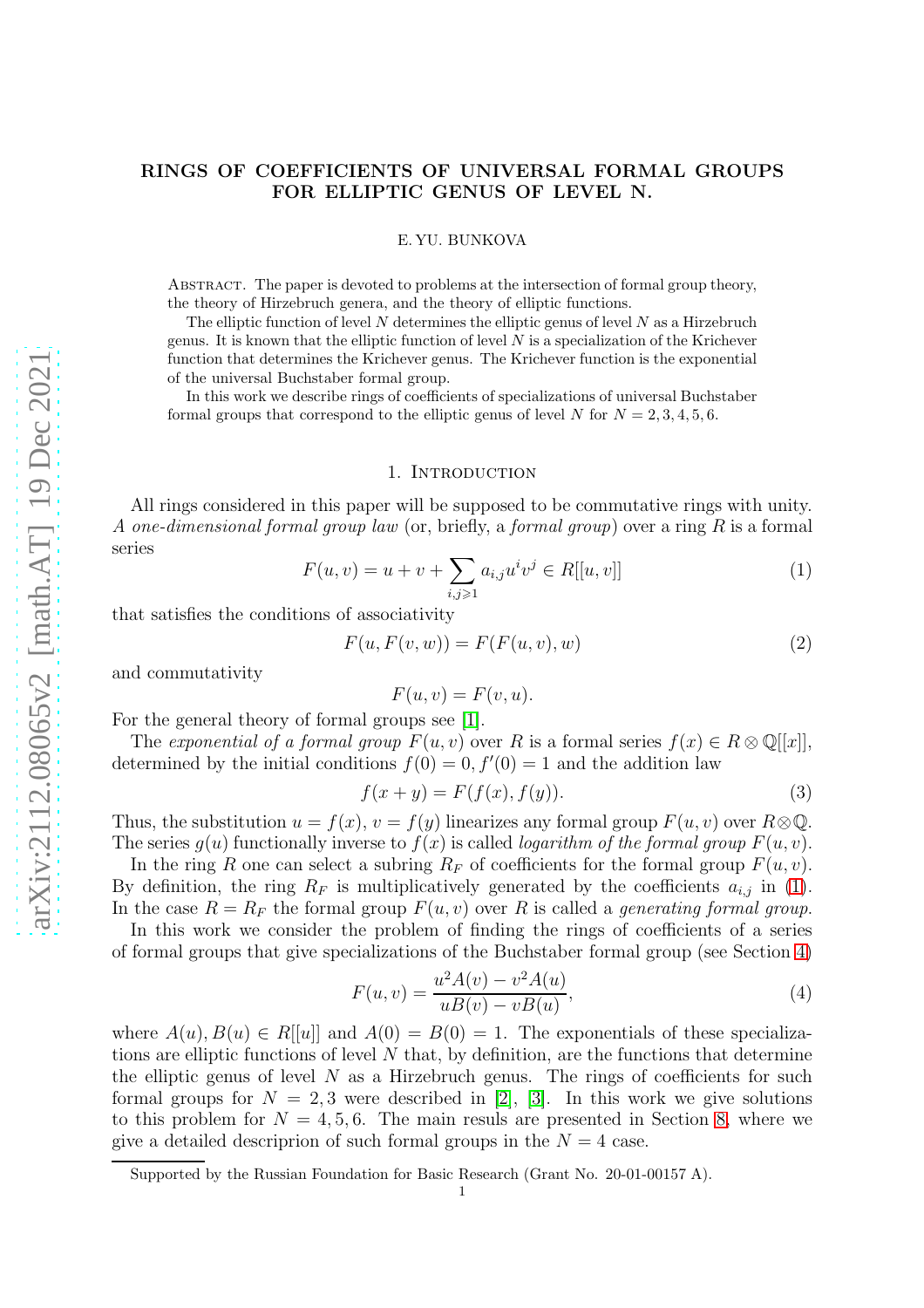The aim of this work is to find an approach for the R-integrability property that works for each elliptic genus of level  $N$  (see Section [2\)](#page-1-0). In Sections [4](#page-3-0) and [5](#page-5-0) we present formal groups whose specializations give elliptic functions of level N. In Sections [6](#page-6-0) and [7](#page-7-0) we present known results about universal formal groups of a given form with exponentials the elliptic functions of level 2 and of level 3. Their rings of coefficients are of interest. We search for universal formal groups with coefficients over  $\mathbb Z$  such that the formal groups are generating and the rings are torsion-free and have a simple structure.

<span id="page-1-0"></span>In Section [8](#page-8-0) we obtain the corresponding results for the elliptic function of level 4. In Sections [9](#page-9-0) and [10](#page-10-0) we present some results for the elliptic functions of level 5 and 6.

### 2. The Hirzebruch genus

Let K be an associative commutative unital algebra over  $\mathbb Q$ . Let l be a lattice in  $\mathbb C$ , let  $\sigma$ ,  $\zeta$ ,  $\wp$  be Weierstrass functions for this lattice (see [\[4\]](#page-11-3), [\[5\]](#page-11-4)).

The Hirzebruch genus is one of the most important classes of invariants of manifolds. A genus is a ring homomorphism  $L_f: \Omega_U \to K$  from the cobordism ring of stable complex manifolds  $\Omega_U$  to K. The Hirzebruch genus construction (see Sections 13 and 14 of [\[6\]](#page-11-5)) matches such a genus to the series

<span id="page-1-1"></span>
$$
f(z) = z + \sum_{k=1}^{\infty} f_k z^{k+1},
$$
\n(5)

with coefficients  $f_k$  in K.

There is an important property of  $R$ -integrability (see Section 14 of  $[6]$ ), that the image of  $L_f$  belongs to the subring R of the ring K. There is a one-to-one correspondence between the set of formal groups over R and the set of ring homomorphisms  $\Omega_U \to R$ . Wherein the formal group  $F$  corresponds to the ring homomorphism, determined by the Hirzebruch genus  $L_f$ , where f is the exponential of this group with coefficients in  $K = R \otimes \mathbb{Q}$ . Thus, to study the property of R-integrality of the Hirzebruch genus, it is sufficient to construct the formal group corresponding to it and to study its ring of coefficients. If the ring of coefficients R has torsion, then it's torsion-free subring gives the same exponential as the ring  $K = R \otimes \mathbb{Q}$  is the same. Thus we will be interested in formal groups with torsion-free rings of coefficients.

In this work we consider formal groups that correspond to the Krichever genus. By [\[7\]](#page-11-6) (see also Section E.5 of [\[8\]](#page-11-7) and [\[9\]](#page-11-8)), one can define the the Krichever genus as a Hirzebruch genus where the Krichever function  $f(z)$  satisfies a differential equation of the form

$$
f(z)f'''(z) - 3f'(z)f''(z) = 6q_1f'(z)^2 + 12q_2f(z)f'(z) + 12q_3f(z)^2.
$$
 (6)

In the non-degenerate case the Krichever function has the form (see [\[9\]](#page-11-8), [\[10\]](#page-11-9))

<span id="page-1-2"></span>
$$
\frac{\sigma(z)\sigma(\rho)}{\sigma(\rho-z)}\exp(\alpha z - \zeta(\rho)z).
$$
\n(7)

This expression depends on the variable z, the parameters  $\alpha$ ,  $\rho$  and the lattice l.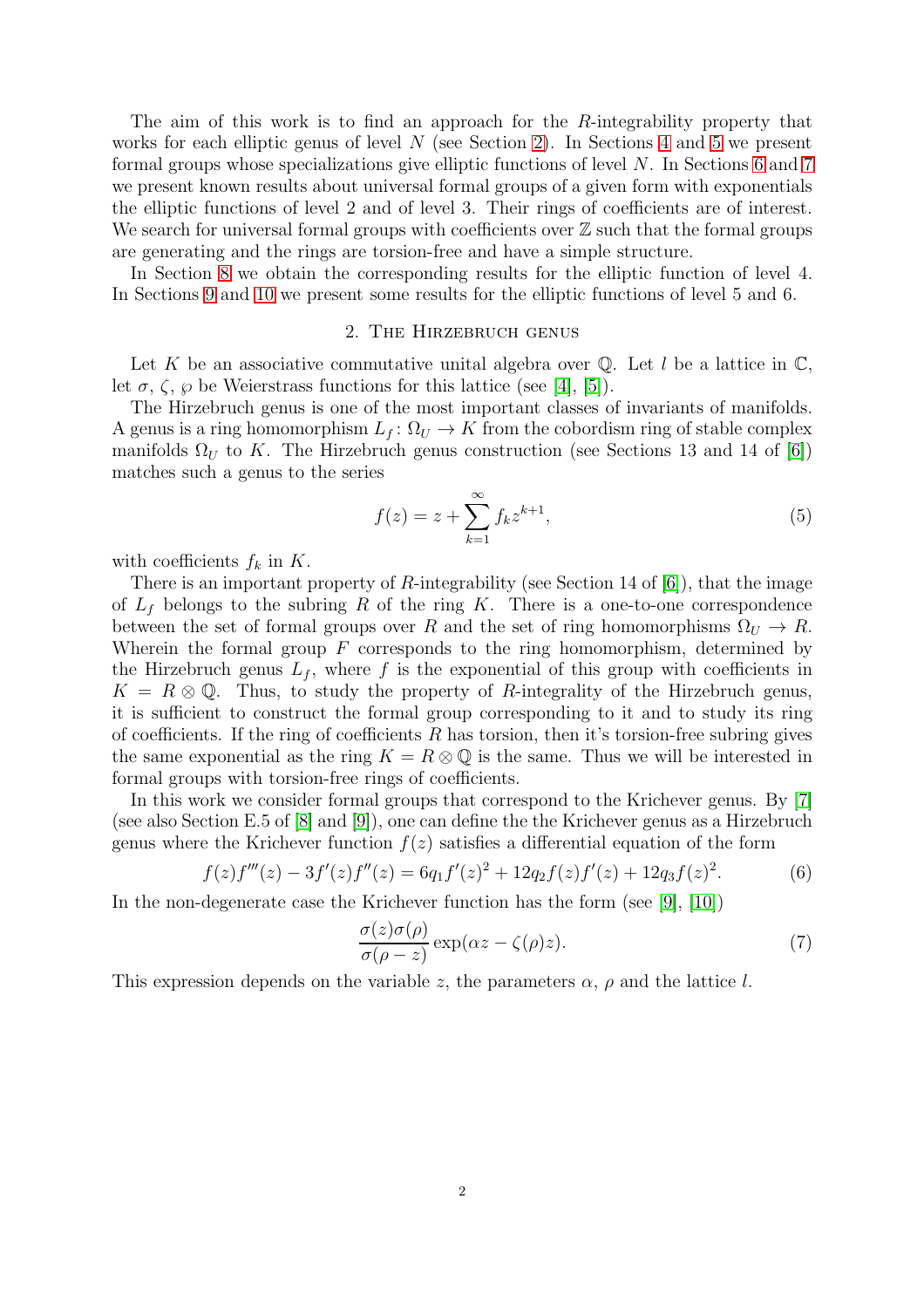A condition that the complex genus  $L_f$  is fiberwise multiplicative with respect to  $\mathbb{C}P^{n-1}$ leads to the *Hirzebruch functional equation* for the function  $f(z)$ :

<span id="page-2-0"></span>
$$
\sum_{i=1}^{n} \prod_{j \neq i} \frac{1}{f(z_j - z_i)} = c,\tag{8}
$$

where n is an integer greater than one, and c is a constant (see Chapter 4 of [\[11\]](#page-11-10) for the case of odd functions and Chapter 9 of  $[8]$  for the general case). The elliptic genus of level N has this property for  $N|n$ . The fundamental results about the variety of solutions of the equation [\(8\)](#page-2-0) were obtained in [\[12\]](#page-11-11). For  $K = \mathbb{C}$  and  $n \leq 6$  the full classification of solutions of [\(8\)](#page-2-0) in the class of series of the form [\(5\)](#page-1-1) was obtained in [\[13\]](#page-11-12). The equation [\(8\)](#page-2-0) belongs to a wide class of functional equations considered in [\[14\]](#page-11-13) that have applications to the problem of Hirzebruch genera of complex cobordism classes.

The definition of an elliptic function of level  $N$  in the general case is given in [\[7\]](#page-11-6). This is the function  $f(z)$  determining the elliptic genus of level N as a Hirzebruch genus. Note that the elliptic genus of level 2 is the Ochanine–Witten genus ([\[15\]](#page-11-14), [\[16\]](#page-11-15)). Next we recall the definitions in the non-degenerate case.

<span id="page-2-1"></span>Definition 2.1 ([\[11,](#page-11-10) Appendix III, Section 1]). A non-degenerate elliptic function of level N with lattice l is a meromorphic function f, such that  $f(0) = 0$ ,  $f'(0) = 1$ , and  $G(z) = f(z)^N$  is an elliptic function with lattice l and divisor  $N \cdot 0 - N \cdot \rho$  for  $\rho \in \mathbb{C}$ . Additionally, we require  $N \in \mathbb{N}$  to be the minimal number such that  $f(z)$  has this property.

From definition [2.1](#page-2-1) it follows that  $\rho$  is an N-torsion point for the lattice l, that is  $\rho \notin l$ ,  $N\rho \in l$ . Moreover, for given l and an N-torsion point  $\rho$  one can obtain  $G(z)$  and  $f(z)$  by definition [2.1](#page-2-1) in a unique way (see [\[11\]](#page-11-10)). From the minimality condition it follows that the order of  $\rho$  as an element of the group  $\mathbb{C}/l$  is equal to N.

**Lemma 2.1** ([\[13,](#page-11-12) Lemma 2.3]). For a non-degenerate elliptic function  $f(z)$  of level N with lattice l one can choose the generators  $\omega, \omega'$  of the lattice l, such that  $\rho = \omega/N$  and the periodicity conditions hold

$$
f(z + \omega) = f(z), \qquad f(z + \omega') = \exp(-2\pi I/N) f(z), \quad \text{where} \quad I^2 = -1.
$$

**Corollary 2.2** ([\[9\]](#page-11-8)). A non-degenerate elliptic function of level N with parameters  $\omega, \omega'$ is determined by the expression [\(7\)](#page-1-2) with lattice  $l = \langle \omega, \omega' \rangle$  and  $\alpha = \zeta(\omega/N) - 2\zeta(\omega/2)/N$ ,  $\rho = \omega/N$ .

### 3. Universal formal groups

A formal group  $\mathcal{F}_U(u, v) = u + v + \sum \alpha_{i,j} u^i v^j$  over a ring  $\mathcal{R}_U$  is called a *universal* formal group if for any formal group  $F(u, v)$  over a ring R there exists a unique ring homomorphism  $h_F: \mathcal{R}_U \to R$  such that  $F(u, v) = u + v + \sum h_F(\alpha_{i,j})u^iv^j$ . The ring homomorphism  $h_F$  is called the *classifying homomorphism*. Further we suppose that the ring homomorphism  $h_F$  is graded, that is, the ring R is graded and wt  $a_{i,j} = -2(i+j-1)$ . See Lemma 2.4 in [\[2\]](#page-11-1) for the existence of the universal formal group.

When we consider formal groups of a given form, following [\[2\]](#page-11-1), we will speak of the universal formal group of a given form. Namely, this is a formal group  $\mathcal{F}_{\#}(u, v) =$  $u + v + \sum_{i,j} \alpha_{i,j}^{\#} u^i v^j$  of this form over a ring  $\mathcal{R}_{\#}$  such that for any formal group  $F(u, v)$ of this form over a ring R there exists a unique ring homomorphism  $h_F^{\#}$  $_{F}^{\#} \colon \mathcal{R}_{\#} \to R$  such that  $F(u, v) = u + v + \sum_{F} h_F^{\#}$  ${}^{\#}_{F}(\alpha^{\#}_{i,j})u^{i}v^{j}$ . We have  $h_{F} = h_{F}^{\#}h_{\#}$ .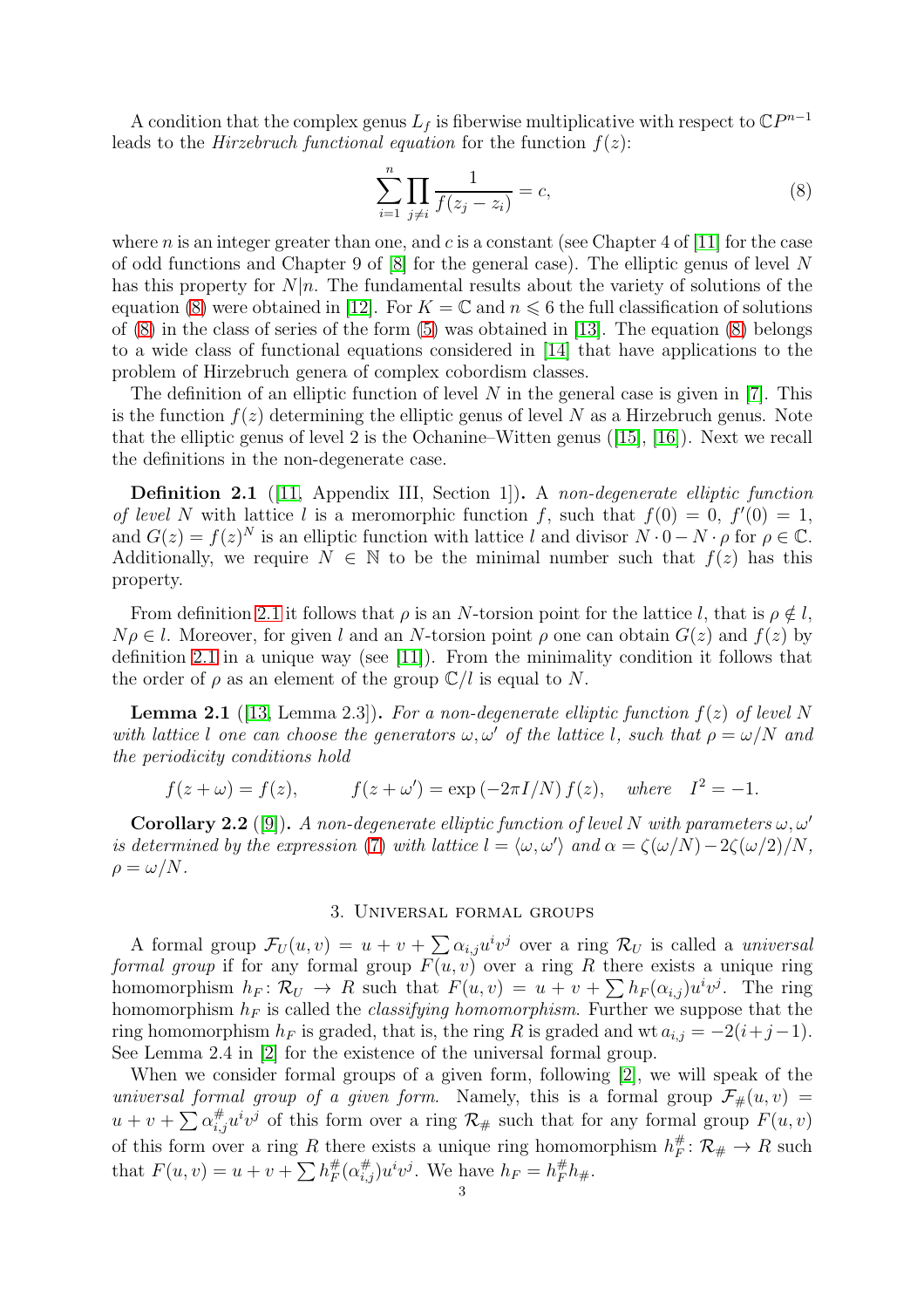The ring of coefficients of the universal formal group of the form [\(4\)](#page-0-1) is described in [\[2\]](#page-11-1). It uses a construction of the multiplicative generators in  $\mathcal{R}_U$  that we will briefly describe here following [\[2\]](#page-11-1).

For natural numbers  $m_1, \ldots, m_k$  we denote by  $(m_1, \ldots, m_k)$  the greatest common divisor of these numbers. Using Euclidean algorithm, one can find integers  $\lambda_1, \ldots, \lambda_k$  such that  $\lambda_1 m_1 + \ldots \lambda_k m_k = (m_1, \ldots, m_k)$ . For  $n \geq 1$  set

$$
d(n+1) = \left( \binom{n+1}{1}, \binom{n+1}{2}, \dots, \binom{n+1}{n} \right)
$$

By Kummer's theorem (see Theorem 9.2 in [\[2\]](#page-11-1)) we have

$$
d(n+1) = \begin{cases} p, & \text{if } n+1 = p^k \text{ where } p \text{ is a prime,} \\ 1 & \text{if not.} \end{cases}
$$

For each n we fix a set  $(\lambda_1, \ldots, \lambda_n)$  such that the equality holds

$$
\lambda_1 \binom{n+1}{1} + \lambda_2 \binom{n+1}{2} + \ldots + \lambda_n \binom{n+1}{n} = d(n+1).
$$

For the universal formal group over the ring  $\mathcal{R}_U$  we introduce the element  $e_n \in \mathcal{R}_U$ using the relation

<span id="page-3-1"></span>
$$
e_n = \lambda_1 \alpha_{1,n} + \lambda_2 \alpha_{2,n-1} + \ldots + \lambda_n \alpha_{n,1}.
$$
\n
$$
(9)
$$

For any formal group [\(1\)](#page-0-0) over a ring R we introduce the ideal  $I^2$  in R generated by the elements of the form  $a_{i_1,j_1}a_{i_2,j_2}$  in [\(1\)](#page-0-0), where  $i_1, i_2, j_1, j_2 \geq 1$ . In the case of a generating formal group F over R, the ideal  $I^2$  is the ideal of decomposible elements of R.

**Definition 3.1** (Definition 2.11 in [\[2\]](#page-11-1)). For a formal group F over the ring R the function  $\rho : \mathbb{N} \to \{\mathbb{N} \cup \infty\}$  is such that  $\rho(n)$  is the order of the element  $h_F(e_n)$  in the ring  $R/I^2$ .

**Remark 3.2** (Remark 4.4 in [\[2\]](#page-11-1)). For a generating formal group F over a ring R the definition of the function  $\rho$  does not depend on the coefficients in [\(9\)](#page-3-1). In this case the multiplicative generators of R are the elements  $h_F(e_n)$  such that  $\rho(n) > 1$ .

### 4. Buchstaber formal group

<span id="page-3-0"></span>The Buchstaber formal group [\[17\]](#page-11-16) over the ring R is a formal group of the form

<span id="page-3-2"></span>
$$
F(u, v) = \frac{u^2 A(v) - v^2 A(u)}{u B(v) - v B(u)},
$$
\n(10)

where  $A(u), B(u) \in R[[u]]$  and  $A(0) = B(0) = 1$ . Let us introduce the notations

$$
A(u) = 1 + \sum_{k=1}^{\infty} A_k u^k, \qquad B(u) = 1 + \sum_{k=1}^{\infty} B_k u^k.
$$
 (11)

Note that the right hand side of [\(10\)](#page-3-2) does not depend on the coefficients  $A_2$  and  $B_1$ , therefore, further we set  $A_2 = B_1 = 0$ .

In [\[17\]](#page-11-16) (see also [\[8,](#page-11-7) Theorem E 5.4]) it was shown that the exponential of the universal Buchstaber formal group is the Krichever function [\(7\)](#page-1-2) (or it's degeneration).

<span id="page-3-3"></span>**Lemma 4.1** (Lemma 2.9 in [\[2\]](#page-11-1)). Set  $R_B = \mathbb{Z}[A_1, A_3, A_4, \ldots, B_2, B_3, B_4, \ldots]/I_{ass}$ , where  $I_{ass}$  is the associativity ideal generated by the relation  $(2)$ . Then the formal group [\(10\)](#page-3-2) is generating over  $R_B$ .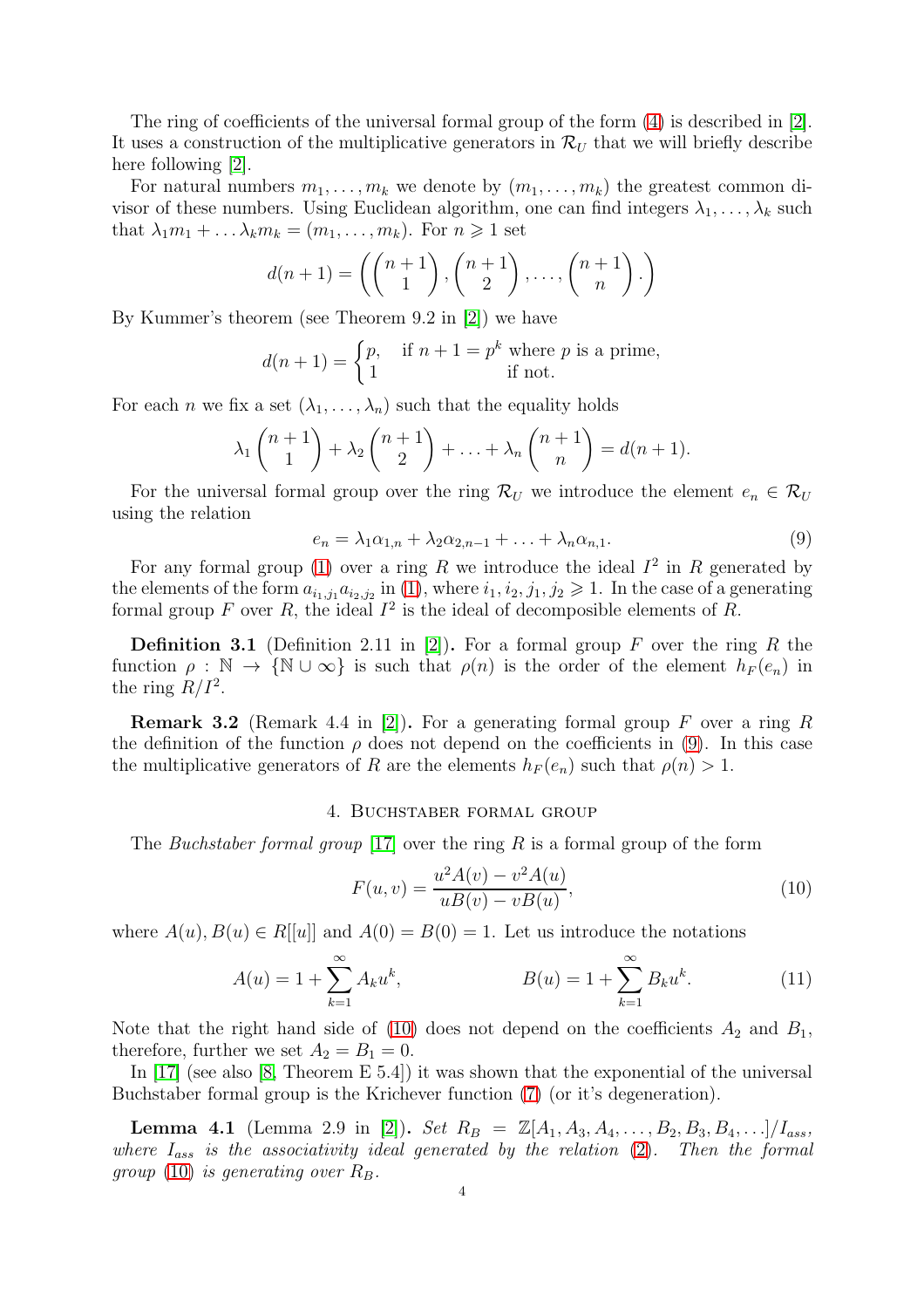**Corollary 4.2** (Corollary 2.10 in [\[2\]](#page-11-1)). The ring homomorphism  $h_B : \mathcal{R}_U \to R_B$ , classifying the Buchstaber formal group over  $R_B$ , is an epimorphism. One can select the set of multiplicative generators  $\{e_1, \ldots, e_n, \ldots\}$  in  $\mathcal{R}_U$  such that the set of non-zero elements  $h_B(e_n)$  is a minimal set of generators of  $R_B$ .

<span id="page-4-0"></span>**Theorem 4.3** (Theorem 6.1 in [\[2\]](#page-11-1)). The ring  $R_B$  is multiplicatively generated by the elements  $h_B(e_n)$ , where  $n = 1, 2, 3, 4$ ,  $n = p^r$  (where  $r \geq 1$  and p is prime), and  $n = 2^k - 2$ (where  $k > 2$ ). For the function  $\rho(n) = \rho_B(n)$  we have

$$
\rho_B(n) = \begin{cases}\n\infty & \text{for } n = 1, 2, 3, 4, \\
p & \text{for } n = p^r, n \neq 2, 3, 4, \text{ and } r \geqslant 1, \\
2 & \text{for } n = 2^k - 2, k \geqslant 3, \\
1 & \text{in all other cases.}\n\end{cases}
$$

The ring  $R_B$  has torsion only of order two. There exist multiplicative generators  $e_{2^k-2}$ , where  $k \geqslant 3$ , in  $\mathcal{R}_U$  such that  $h_B(e_{2^k-2})$  generates in  $R_B$  the ideal  $I_B$  of elements of order two. The ring  $R_B/I_B$  is torsion-free.

As we have mentioned in Section [2,](#page-1-0) the elliptic genus of level  $N$  is a special case of the Krichever genus. Thus the universal formal group that corresponds to the elliptic genus of level N can be defined as a specialization of the Buchstaber formal group. The equations that give this specializations for small N are the following (see [\[21,](#page-11-17) [22\]](#page-11-18)):

$$
N = 2:
$$
  $1 = A(u);$ 

$$
N = 3: \t B(u) + 2A'(0)u = A(u)^2;
$$
  
\n
$$
N = 4: \t \left(B(u) + \frac{3}{2}A'(0)u\right)^2 = A(u)^2 \left(A(u) - \left(\frac{3}{4}A'(0)^2 - B''(0)\right)u^2\right).
$$

V.M. Buchstaber posed the problem to find such equations for arbitrary  $N$ . In [\[7\]](#page-11-6) this problem has been reformulated in the following way:

Problem 4.4 ([\[7\]](#page-11-6)). *Prove that:* 

(1) For the specialization of Buchstaber formal group, determined for  $n = \frac{N-1}{2}$  $\frac{-1}{2}$ ,  $m = \left[\frac{N-2}{2}\right]$  $\left[\frac{-2}{2}\right]$  and arbitrary parameters  $(a_1, \ldots, a_m, b_1, \ldots, b_n)$ , by the relation

$$
(B(u) + b_1 u)^2 (B(u) + b_2 u)^2 \dots (B(u) + b_{n-1} u)^2 (B(u) + b_n u)^{N-2n} =
$$
  
=  $A(u)^2 (A(u) + a_1 u^2)^2 \dots (A(u) + a_{m-1} u^2)^2 (A(u) + a_m u^2)^{N-1-2m},$  (12)

the exponential can be only the elliptic function of level not greater than N.

(2) The universal formal group corresponding to the elliptic genus of level N belongs to this specialization.

In [\[7\]](#page-11-6) this problem was solved for  $N = 2, 3, 4, 5, 6$ .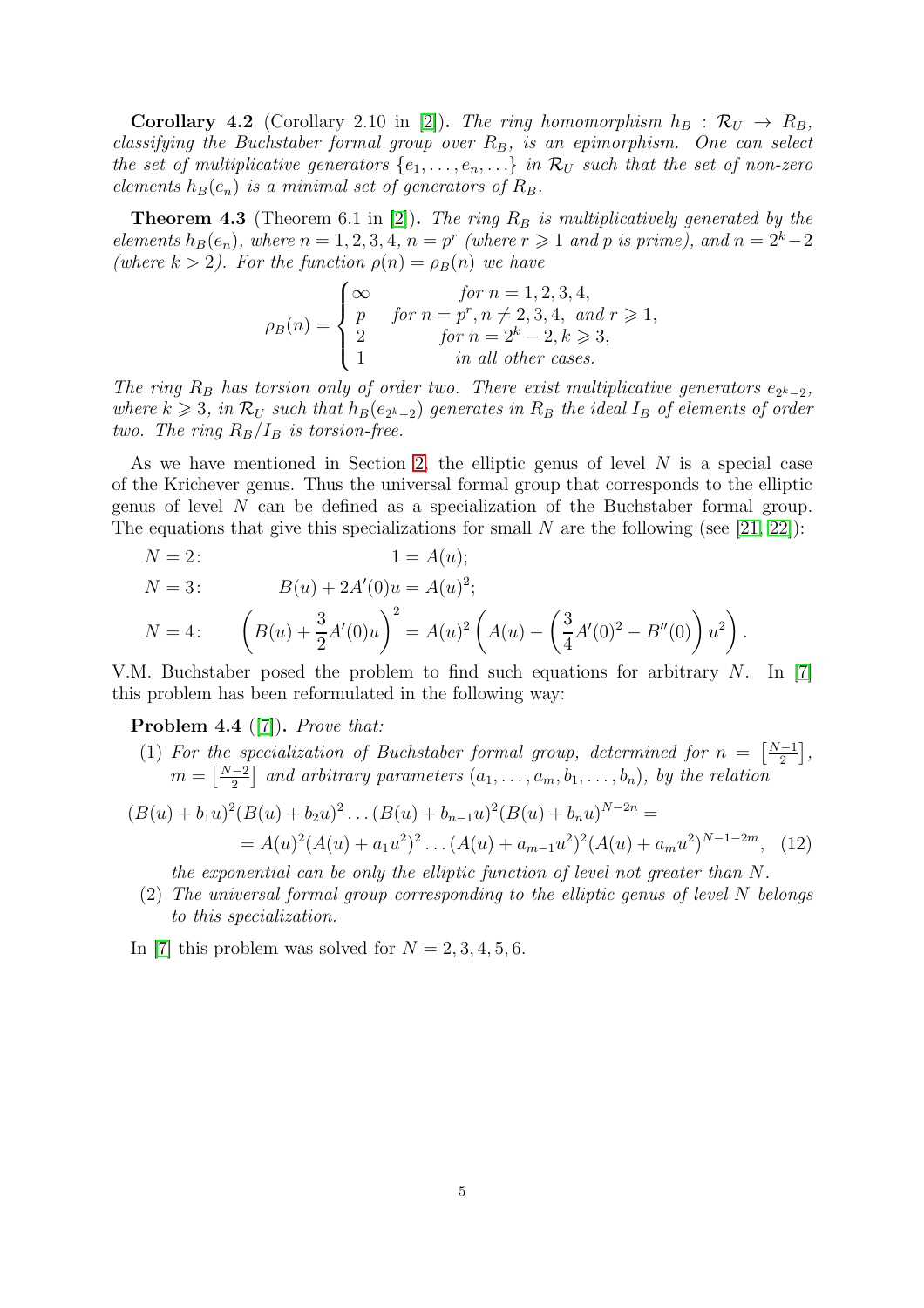#### 5. TATE FORMAL GROUP

<span id="page-5-0"></span>The *general Weierstrass model for the elliptic curve* is given by the equation

<span id="page-5-2"></span>
$$
Y^2 Z + \mu_1 XYZ + \mu_3 YZ^2 = X^3 + \mu_2 X^2 Z + \mu_4 XZ^2 + \mu_6 Z^3 \tag{13}
$$

in homogeneous coordinates  $(X:Y:Z)$  and parameters  $\mu = (\mu_1, \mu_2, \mu_3, \mu_4, \mu_6)$ . A linear change of coordinates

$$
(X:Y:Z) \mapsto \left(X + \frac{\nu_2}{2}Z:2Y + \mu_1 X + \mu_3 Z:Z\right)
$$
, where  $\nu_2 = \frac{\mu_1^2 + 4\mu_2}{6}$ ,

brings it into the standard Weierstrass model for the elliptic curve, which is given in Weierstrass coordinates  $(x : y : 1)$  by the equation

<span id="page-5-1"></span>
$$
y^2 = 4x^3 - g_2x - g_3,\tag{14}
$$

where

<span id="page-5-4"></span>
$$
g_2 = 3\nu_2^2 - 2\mu_1\mu_3 - 4\mu_4, \qquad g_3 = -\nu_2^3 + \nu_2\mu_1\mu_3 - \mu_3^2 + 2\nu_2\mu_4 - 4\mu_6. \tag{15}
$$

The map  $z \mapsto (x, y) = (\wp(z), \wp'(z))$ , where  $\wp(z)$  is the Weierstrass  $\wp$ -function with parameters  $g_2, g_3$ , gives an uniformization of the curve  $(14)$  (see [\[5\]](#page-11-4)).

In Tate coordinates  $(u : -1 : s)$  (see [\[18,](#page-11-19) [19\]](#page-11-20)) the equation of the elliptic curve [\(13\)](#page-5-2) takes the form

<span id="page-5-3"></span>
$$
s = u3 + \mu_1 u s + \mu_2 u2 s + \mu_3 s2 + \mu_4 u s2 + \mu_6 s3.
$$
 (16)

It can be seen directly from [\(16\)](#page-5-3) that the coordinate s can be presented as a series  $s(u) \in \mathbb{Z}[\mu_1, \mu_2, \mu_3, \mu_4, \mu_6][[u]]$ . We have

$$
s(u) = u3 + \mu_1 u4 + (\mu_2 + \mu_12) u5 + (\mu_3 + 2\mu_1 \mu_2 + \mu_13) u6 + \dots
$$

Thus, the map  $u \mapsto (u, s(u))$  determines a uniformization of the curve [\(16\)](#page-5-3).

The classical geometric construction of the group structure on an elliptic curve (see [\[20\]](#page-11-21)) in coordinates  $(u, s(u))$  in the vicinity of  $(0, 0)$  determines a formal group  $\mathcal{F}_T(u, v)$  over the ring  $\mathbb{Z}[\mu_1, \mu_2, \mu_3, \mu_4, \mu_6]$ , which is called the *Tate formal group*. We denote by  $\mathcal{R}_T$ the subring  $\mathcal{R}_T \subset \mathbb{Z}[\mu_1, \mu_2, \mu_3, \mu_4, \mu_6]$  of coefficients of  $\mathcal{F}_T(u, v)$ .

**Theorem 5.1** (Theorem 2.3 in [\[18\]](#page-11-19)). The addition law in the formal group  $\mathcal{F}_T(u, v)$ is given by the expression

<span id="page-5-5"></span>
$$
\left(u+v-uv\frac{\mu_1+\mu_3m+(\mu_4+2\mu_6m)k}{1-\mu_3k-\mu_6k^2}\right)\frac{1+\mu_2m+\mu_4m^2+\mu_6m^3}{(1+\mu_2n+\mu_4n^2+\mu_6n^3)(1-\mu_3k-\mu_6k^2)},\tag{17}
$$

where 
$$
m = \frac{s(u) - s(v)}{u - v}
$$
,  $k = \frac{us(v) - vs(u)}{u - v}$ ,  $n = m + uv \frac{1 + \mu_2 m + \mu_4 m^2 + \mu_6 m^3}{1 - \mu_3 k - \mu_6 k^2}$ .

Corollary 5.2 (Equation  $(3.3)$  in [\[18\]](#page-11-19)).

$$
\left. \frac{\partial}{\partial v} \mathcal{F}_T(u, v) \right|_{v=0} = 1 - \mu_1 u - \mu_2 u^2 - 2\mu_3 s(u) - 2\mu_4 u s(u) - 3\mu_6 s(u)^2.
$$

<span id="page-5-6"></span>**Theorem 5.3** (Theorem 3.1 in [\[18\]](#page-11-19)). The exponential of the Tate formal group  $\mathcal{F}_T(u, v)$ is determined by the series  $f_T(z) \in \mathbb{Q}[\mu_1, \mu_2, \mu_3, \mu_4, \mu_6][[t]]$  that is the expansion at  $t = 0$ of the function

$$
-2\frac{\wp(z) - \frac{1}{12}(4\mu_2 + \mu_1^2)}{\wp'(z) - \mu_1 \wp(z) + \frac{1}{12}\mu_1(4\mu_2 + \mu_1^2) - \mu_3},\tag{18}
$$

where the expressions for the parameters  $g_2$  and  $g_3$  of  $\wp(z)$  are given by [\(15\)](#page-5-4).

**Problem 5.4.** Find the ring of coefficients  $\mathcal{R}_T$  of the universal Tate formal group.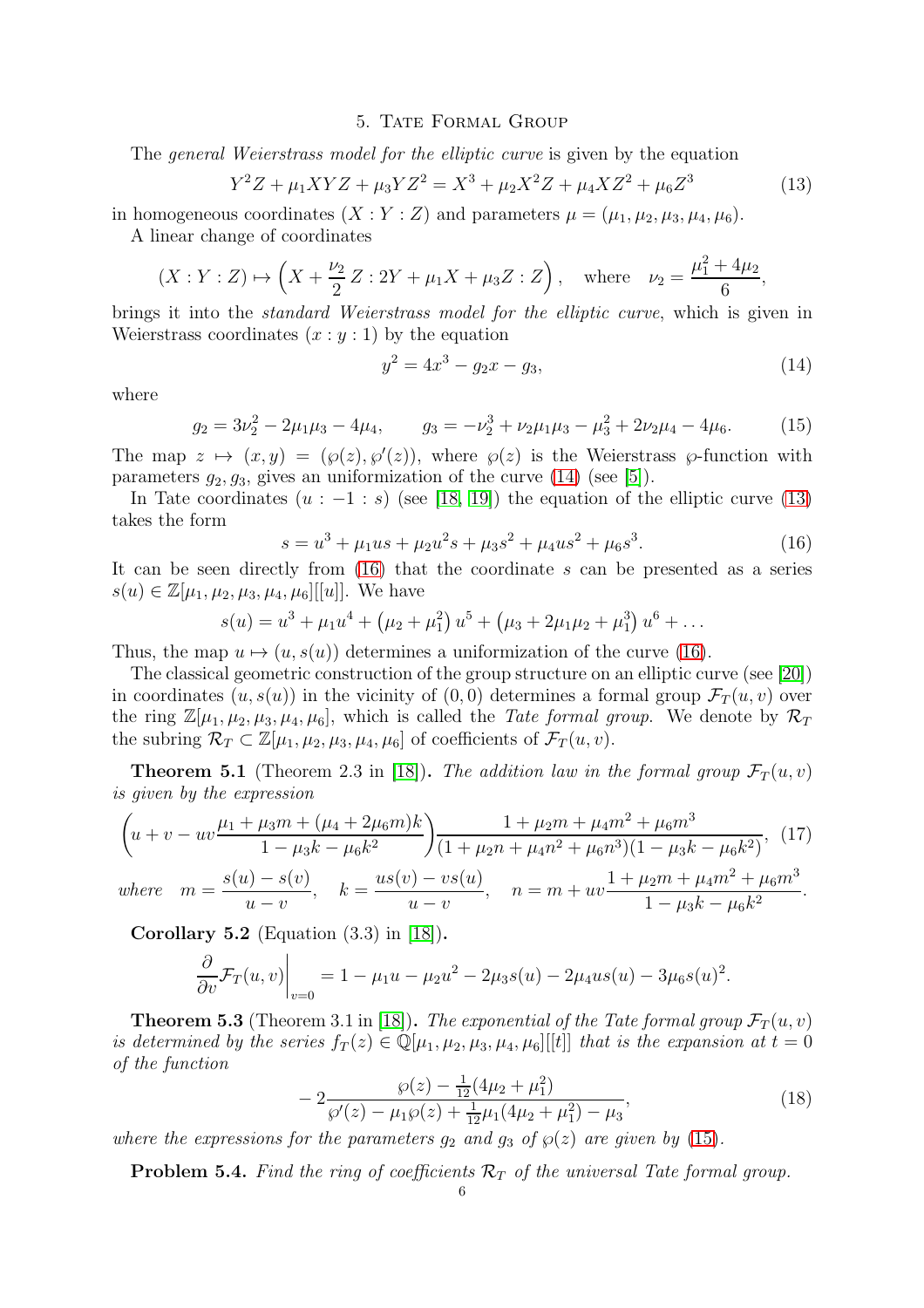<span id="page-6-0"></span>**Theorem 6.1** ([\[17\]](#page-11-16), see also Theorem 7.3 in [\[7\]](#page-11-6)). The elliptic function of level 2 is the exponential of the universal formal group of the form

<span id="page-6-1"></span>
$$
F(u, v) = \frac{u^2 - v^2}{uB(v) - vB(u)}, \qquad B(0) = 1, \quad B'(0) = 0.
$$
 (19)

**Lemma 6.2.** Set  $R_2 = \mathbb{Z}[B_2, B_3, B_4, \ldots]/I_{ass}$ , where  $I_{ass}$  is the associativity ideal generated by the relation  $(2)$  for the formal group  $(19)$ . Then the formal group  $(19)$  is generating over the ring  $R_2$ .

Proof. The formal group [\(19\)](#page-6-1) is a specialization of the Buchstaber formal group [\(10\)](#page-3-2) determined by the relation

<span id="page-6-5"></span>
$$
A(u) = 1.\t\t(20)
$$

Thus the Lemma follows from Lemma [4.1.](#page-3-3)

<span id="page-6-2"></span>**Theorem 6.3** (Theorem 8.2 in [\[2\]](#page-11-1)). The ring  $R_2$  is multiplicatively generated by the elements  $B_n$ , where  $n = 2^k$ ,  $k \geq 1$ . For the function  $\rho(n) = \rho_2(n)$  we have

$$
\rho_2(n) = \begin{cases} \infty, & \text{for } n = 2, 4, \\ 2, & \text{for } n = 2^k, k \geqslant 3, \\ 1 & \text{in the other cases.} \end{cases}
$$

The ring  $R_2$  is torsion-free.

**Remark 6.1.** As the ring  $R_2$  has only one element of each weight, one can replace the generating elements  $h_2(e_n)$  by  $B_n$  in Theorem [6.3.](#page-6-2)

<span id="page-6-3"></span>Theorem 6.4 (Theorem 7.4 in [\[7\]](#page-11-6)). The elliptic function of level 2 is the exponential of the universal formal group, which is a specialization of Buchstaber formal group [\(10\)](#page-3-2), determined by the relations

$$
A_1 = 0, \t A_3 = 0. \t (21)
$$

<span id="page-6-4"></span>.

**Corollary 6.5.** The ring of coefficients of the formal group from Theorem [6.4](#page-6-3) is  $R_B/J_2$ , where  $J_2$  is the ideal generated by the relations [\(21\)](#page-6-4). The formal group is generating over this ring.

Over the ring  $R_B/J_2$  we have  $\rho(n) = \rho_B(n)$  for  $n \neq 1, 3$  and  $\rho(1) = \rho(3) = 1$ .

**Corollary 6.6.** For the classifying homomorphism  $h_F : \mathcal{R}_U \to R_B / J_2$  the image of the elements  $e_n$  for  $n = p^r$  (where  $r \geq 1$  and p is prime,  $p \neq 2$ ,  $n \neq 3$ ) give elemets of torsion p and the elements  $e_n$  for  $n = 2<sup>k</sup> - 2$  (where  $k \ge 3$ ) give elements of torsion 2.

Lemma 6.7 (Lemma 9.7 in [\[3\]](#page-11-2)). The elliptic function of level 2 is the exponential of the specialization of the Tate formal group [\(17\)](#page-5-5) determined by the relations

$$
\mu_1 = 0,
$$
\n $\mu_3 = 0,$ \n $\mu_6 = 0.$ 

Therefore it's ring of coefficients is a subring in  $\mathbb{Z}[\mu_2, \mu_4]$ . It is a formal group [\(19\)](#page-6-1) where the relation holds

$$
B(u)^2 = (1 - \mu_2 u^2)^2 - 4\mu_4 u^4
$$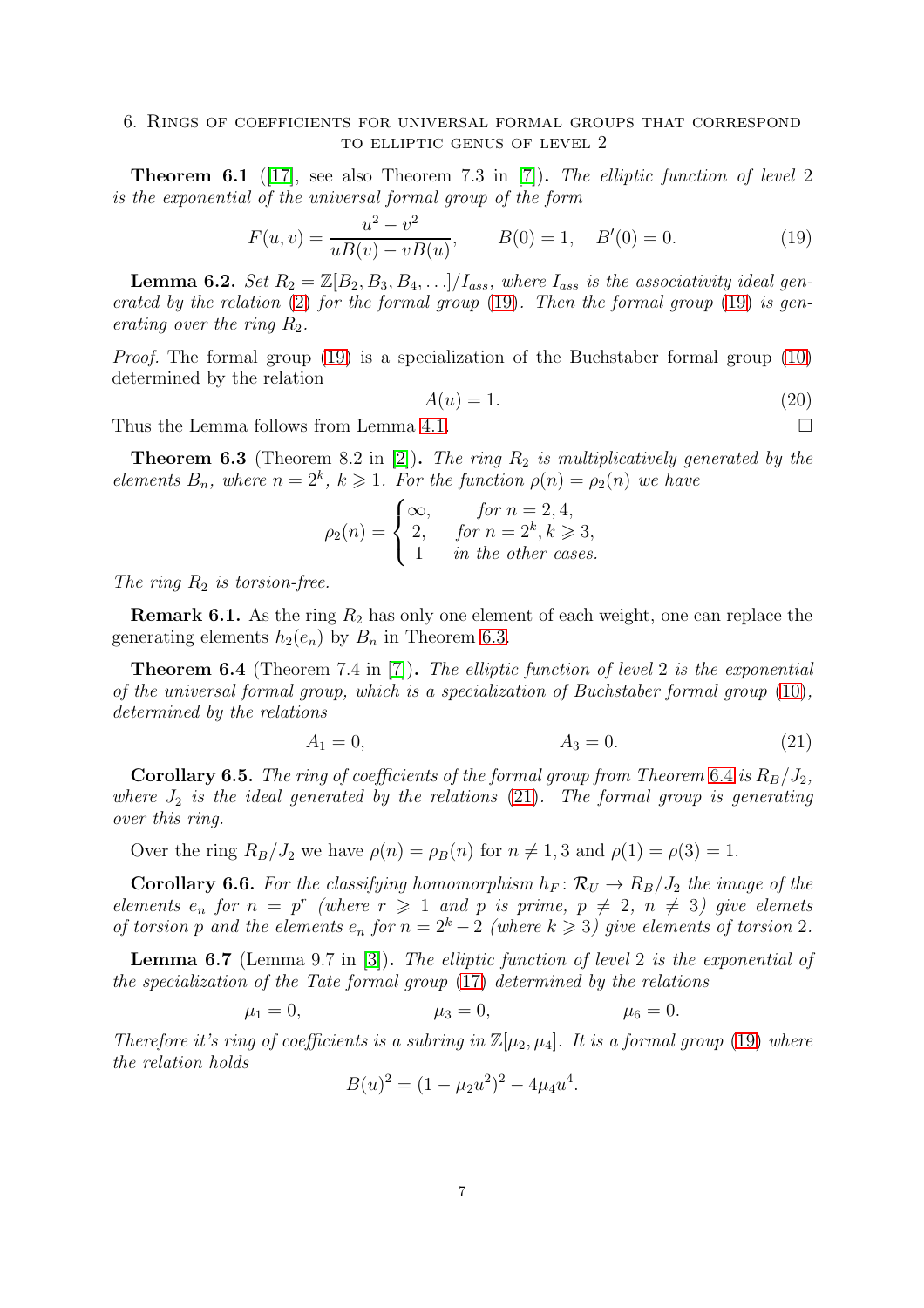<span id="page-7-0"></span>**Theorem 7.1** (Theorem 1 in [\[23\]](#page-11-22)). The elliptic function of level 3 is the exponential of the universal formal group of the form

<span id="page-7-1"></span>
$$
F(u,v) = \frac{u^2 A(v) - v^2 A(u)}{u A(v)^2 - v A(u)^2}, \qquad A(0) = 1, \quad A''(0) = 0.
$$
 (22)

**Lemma 7.2.** Set  $R_3 = \mathbb{Z}[A_1, A_3, A_4, \ldots]/I_{ass}$ , where  $I_{ass}$  is the associativity ideal generated by the relation  $(2)$  for the formal group  $(22)$ . Then the formal group  $(22)$  is generating over the ring  $R_3$ .

Proof. This formal group is a specialization of the Buchstaber formal group [\(10\)](#page-3-2), determined by the relation

<span id="page-7-4"></span>
$$
B(u) + 2A_1 u = A(u)^2.
$$
 (23)

Thus the Lemma follows from Lemma [4.1.](#page-3-3)

**Theorem 7.3** (Theorems 12.2 and 12.4 in [\[3\]](#page-11-2)). The ring  $R_3$  is multiplicatively generated by the elements  $A_n$ , where  $n = 3^k$ ,  $k \geq 1$ . For the function  $\rho(n) = \rho_3(n)$ , we have

$$
\rho_3(n) = \begin{cases} \infty, & \text{for } n = 1, 3, \\ 3, & \text{for } n = 3^k, k \geq 2, \\ 1 & \text{in the other cases.} \end{cases}
$$

The ring  $R_3$  is torsion-free.

**Remark 7.1.** As the ring  $R_3$  has only one element of each weight, one can replace the generating elements  $h_3(e_n)$  by  $A_n$  in the Theorem. See Theorem 12.2 in [\[3\]](#page-11-2).

<span id="page-7-2"></span>**Theorem 7.4** (Theorem 7.8 in [\[7\]](#page-11-6)). The elliptic function of level 3 is the exponential of the universal formal group, which is a specialization of Buchstaber formal group [\(10\)](#page-3-2), determined by the relations

<span id="page-7-3"></span>
$$
B_2 = A_1^2, \t\t B_4 = 0. \t\t (24)
$$

**Corollary 7.5.** The ring of coefficients of the formal group from Theorem [7.4](#page-7-2) is  $R_B/J_3$ , where  $J_3$  is the ideal generated by the relations  $(24)$ . The formal group is generating over this ring.

Over the ring  $R_B/J_3$  we have  $\rho(n) = \rho_B(n)$  for  $n \neq 2, 4$  and  $\rho(2) = \rho(4) = 1$ .

**Corollary 7.6.** For the classifying homomorphism  $h_F \colon \mathcal{R}_U \to R_B/J_3$  the image of the elements  $e_n$  for  $n = p^r$  (where  $r \geq 1$  and p is prime,  $p \neq 3$ ,  $n \neq 2, 4$ ) give elemets of torsion p and the elements  $e_n$  for  $n = 2^k - 2$  (where  $k \ge 3$ ) give elemets of torsion 2.

Lemma 7.7 (Lemma 9.8 in [\[3\]](#page-11-2)). The elliptic function of level 3 is the exponential of the specialization of the Tate formal group [\(17\)](#page-5-5) determined by the relations

$$
\mu_2 = -\mu_1^2,
$$
\n $\mu_4 = \mu_1 \mu_3,$ \n $3\mu_6 = -\mu_3^2.$ 

Therefore it's ring of coefficients is a subring in  $\mathbb{Z}[\mu_1, \mu_3, \mu_6]/\{3\mu_6 = -\mu_3^2\}.$ 

It is a formal group [\(22\)](#page-7-1) where the relation holds

$$
A(u) = 1 - \mu_1 u - \mu_3 s(u).
$$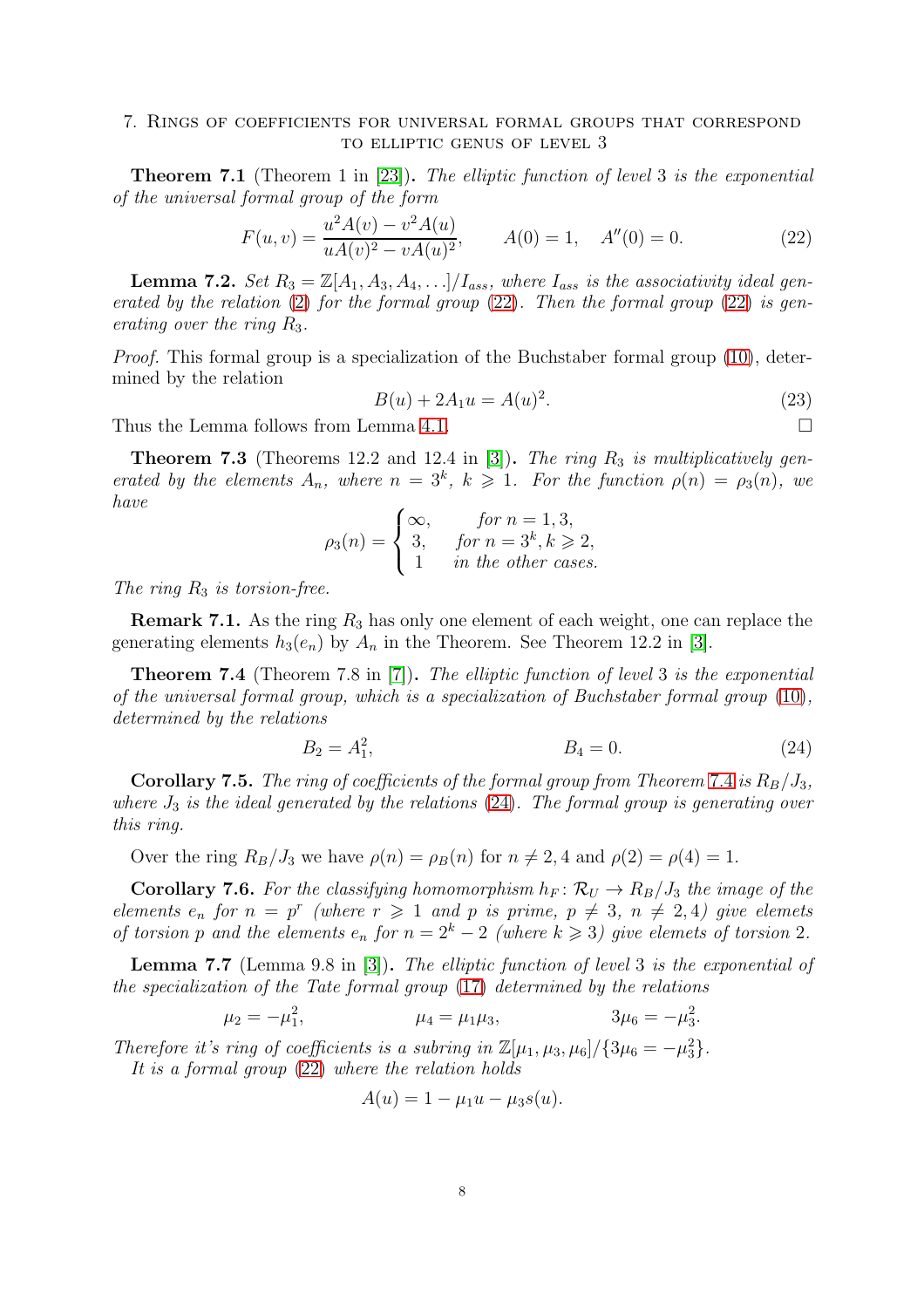<span id="page-8-0"></span>**Theorem 8.1** (Theorem 7.8 in [\[21\]](#page-11-17)). The elliptic function of level 4 is the exponential of the universal formal group of the form

<span id="page-8-1"></span>
$$
F(u, v) = \frac{u^2 A(v) - v^2 A(u)}{u B(v) - v B(u)},
$$
\n(25)

where  $A(u) = 1 + \sum_k A_k u^k$ ,  $B(u) = 1 + \sum_k B_k u^k$ ,  $B_1 = A_2 = 0$  and the relation holds

<span id="page-8-2"></span>
$$
(2B(u) + 3A_1u)^2 = A(u)^2 (4A(u) - (3A_1^2 - 8B_2) u^2).
$$
 (26)

**Lemma 8.2.** Set  $R_4 = \mathbb{Z}[A_1, A_3, A_4, \ldots, B_2, B_3, B_4, \ldots] / \{I_{ass}, I_4\}$ , where  $I_{ass}$  is the associativity ideal generated by the relation  $(2)$  for the formal group  $(25)$  and  $I_4$  is the ideal generated by the relation [\(26\)](#page-8-2). Then the formal group [\(25\)](#page-8-1) is generating over  $R_4$ .

Proof. This formal group is a specialization of Buchstaber formal group [\(10\)](#page-3-2), determined by the relation [\(26\)](#page-8-2). Thus the Lemma follows from Lemma [4.1.](#page-3-3)  $\Box$ 

**Theorem 8.3.** The ring  $R_4$  is multiplicatively generated by the elements  $h_4(e_n)$ , where  $n = 1, 2, 3, 4, n = 2^r$  (where  $r \ge 3$ ), and  $n = 2^r - 2$  (where  $r \ge 3$ ). For the function  $\rho(n) = \rho_4(n)$ , we have

$$
\rho_4(n) = \begin{cases}\n\infty, & \text{for } n = 1, 2, \\
4, & \text{for } n = 3, \\
8, & \text{for } n = 4, \\
2, & \text{for } n = 2^r \text{ and } n = 2^r - 2, \quad r \ge 3, \\
1 & \text{in the other cases.}\n\end{cases}
$$

The ring  $R_4$  has torsion of order two. The ideal of elements of order two is generated by the ideal  $I_B$  (see Theorem [4.3](#page-4-0)) and the element  $A_1^3 - 2A_1B_2 + B_3$ . Factorizing by this ideal we obtain a torsion-free ring.

<span id="page-8-3"></span>**Theorem 8.4** (Theorem 7.12 in [\[7\]](#page-11-6)). The elliptic function of level 4 is the exponential of the universal formal group, which is a specialization of Buchstaber formal group [\(10\)](#page-3-2), determined by the relations

<span id="page-8-4"></span>
$$
2A_3 = -A_1(A_1^2 - 2B_2), \qquad 8B_4 = 3A_1^4 - 4A_1^2B_2 - 4B_2^2. \tag{27}
$$

**Corollary 8.5.** The ring of coefficients of the formal group from Theorem [8.4](#page-8-3) is  $R_B/J_4$ , where  $J_4$  is the ideal generated by the relations [\(27\)](#page-8-4). The formal group is generating over this ring.

Over the ring  $R_B/J_4$  we have  $\rho(n) = \rho_B(n)$  for  $n \neq 3, 4$  and  $\rho(3) = 4, \rho(4) = 8$ .

**Corollary 8.6.** For the classifying homomorphism  $h_F \colon \mathcal{R}_U \to R_B/J_4$  the image of the elements  $e_n$  for  $n = p^r$  (where  $r \geq 1$  and p is prime,  $p \neq 2$ ,  $n \neq 3$ ) give elemets of torsion p.

The elliptic function of level 4 can not be presented in the form  $f_T(z)$  (see Theorem [5.3\)](#page-5-6). Thus we can not present it as an exponential of a specialization of the Tate formal group.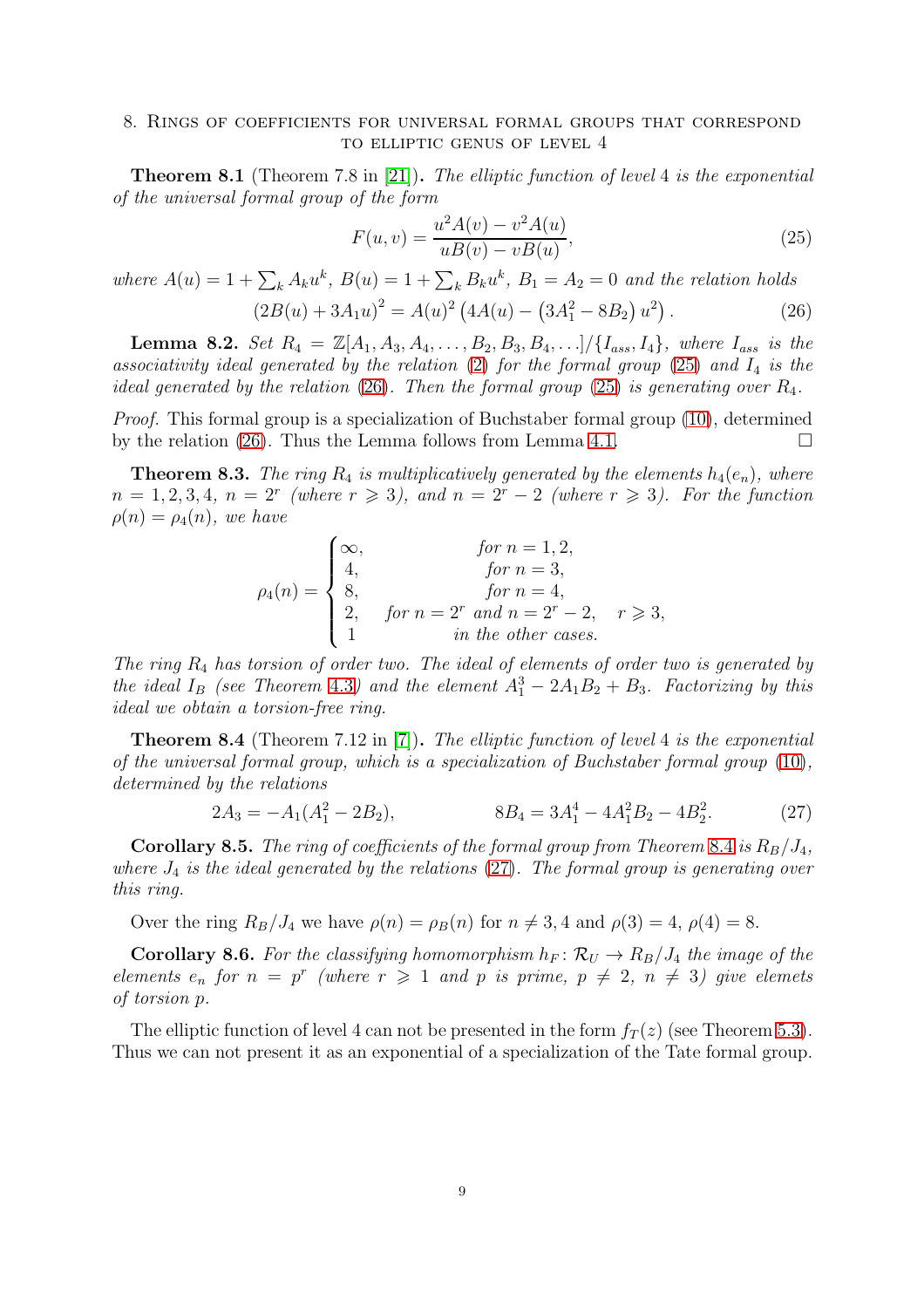<span id="page-9-1"></span><span id="page-9-0"></span>**Theorem 9.1** (Theorem 7.15 in [\[7\]](#page-11-6)). The elliptic function of level 5 is the exponential of the universal formal group, which is a specialization of Buchstaber formal group [\(10\)](#page-3-2), determined by the relations

$$
B_4 = A_1^4 - 3A_1^2B_2 + B_2^2 + 4A_1A_3,
$$
\n
$$
A_3^2 - 2A_1(5A_1^2 - 2B_2)A_3 = (2A_1^2 - B_2)(A_1^4 - 3A_1^2B_2 + B_2^2).
$$
\n(28)

**Corollary 9.2.** The ring of coefficients of the formal group from Theorem [9.1](#page-9-1) is  $R_B/J_5$ , where  $J_5$  is the ideal generated by the relations [\(28\)](#page-9-2). The formal group is generating over this ring.

**Theorem 9.3** (Theorem 7.14 in [\[7\]](#page-11-6)). The elliptic function of strict level 5 is the exponential of the universal formal group, which is a specialization of Buchstaber formal group [\(10\)](#page-3-2), determined by the condition that there exist  $(a_1, b_1, b_2)$ , such that

<span id="page-9-3"></span>
$$
(B(u) + b_1 u)^2 (B(u) + b_2 u) = A(u)^2 (A(u) + a_1 u^2)^2,
$$
\n(29)

but the relations  $(20)$ ,  $(23)$  or  $(26)$  do not hold.

Consider the formal group over the ring  $R$  of the form

<span id="page-9-4"></span><span id="page-9-2"></span>
$$
F(u, v) = \frac{u^2 A(v) - v^2 A(u)}{u B(v) - v B(u)},
$$
\n(30)

where  $A(u) = 1 + \sum_{k} A_{k} u^{k}$ ,  $B(u) = 1 + \sum_{k} B_{k} u^{k}$ ,  $B_{1} = A_{2} = 0$  and the relation [\(29\)](#page-9-3) holds, where  $A_k \in R$ ,  $B_k \in R$ ,  $a_1 \in R$ ,  $b_1 \in R$ ,  $b_2 \in R$ .

Set  $R_5 = \mathbb{Z}[a_1, b_1, b_2, A_1, A_3, A_4, \ldots, B_2, B_3, B_4, \ldots]/\{I_{ass}, I_5\}$ , where  $I_{ass}$  is the associa-tivity ideal generated by the relation [\(2\)](#page-0-2) for the formal group [\(30\)](#page-9-4) and  $I_5$  is the ideal generated by the relation [\(29\)](#page-9-3). The formal group [\(30\)](#page-9-4) over the ring  $R_5$  is by condition the universal formal group of this form. The formal group  $(30)$  is not generating over  $R_5$ .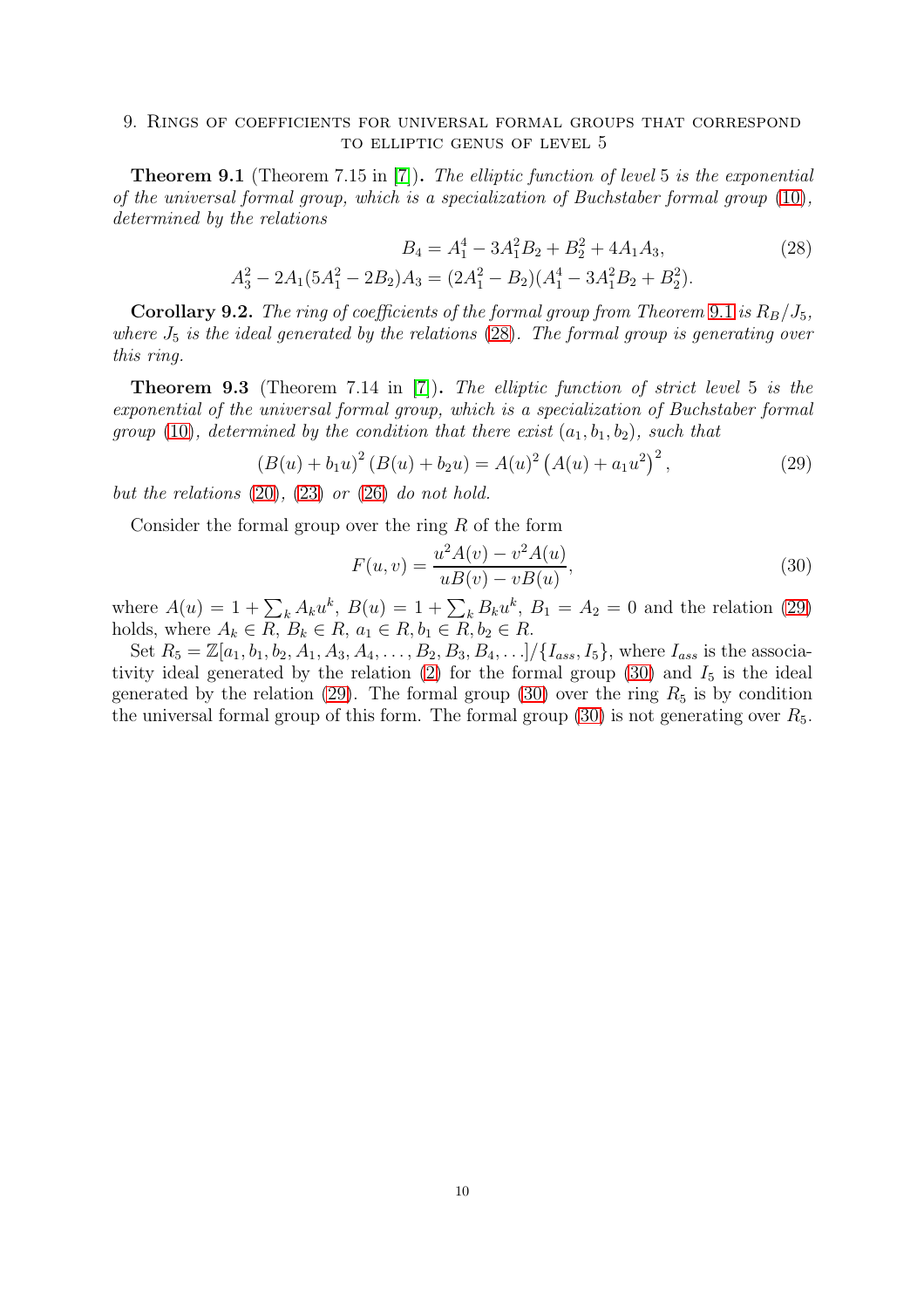<span id="page-10-1"></span><span id="page-10-0"></span>**Theorem 10.1** (Theorem 7.18 in [\[7\]](#page-11-6)). The elliptic function of level 6 is the exponential of the universal formal group, which is a specialization of Buchstaber formal group [\(10\)](#page-3-2), determined by the relations

$$
5A_1^5 - 20A_1^3B_2 + 15A_1B_2^2 + 24A_1^2A_3 - 24B_2A_3 - 18A_1B_4 = 0,
$$
  
\n
$$
5A_1^6 - 21A_1^4B_2 + 18A_1^2B_2^2 + 48A_1^3A_3 - 36A_1B_2A_3 + 18A_3^2 = 0,
$$
  
\n
$$
3A_3(11A_1^4 - 56A_1^2B_2 - 18A_1A_3 + 33B_2^2 + 18B_4) =
$$
  
\n
$$
= -A_1(5A_1^2 - 6B_2)(A_1^2 - 3B_2)(A_1^2 - 4B_2),
$$
  
\n
$$
6A_1^2(A_1^2 - B_2)(7A_1^2 - 4B_2)^2 = (17A_1^4 - 18A_1^2B_2 + 6A_1A_3 + 3B_2^2 + 6B_4)^2.
$$
  
\n(31)

Corollary 10.2. The ring of coefficients of the formal group from Theorem [10.1](#page-10-1) is  $R_B/J_6$ , where  $J_6$  is the ideal generated by the relations [\(31\)](#page-10-2). The formal group is generating over this ring.

Theorem 10.3 (Theorem 7.17 in [\[7\]](#page-11-6)). The elliptic function of strict level 6 is the exponential of the universal formal group, which is a specialization of Buchstaber formal group [\(10\)](#page-3-2), determined by the condition that there exist parameters  $(a_1, a_2, b_1, b_2)$ , such that

<span id="page-10-3"></span>
$$
(B(u) + b_1 u)^2 (B(u) + b_2 u)^2 = A(u)^2 (A(u) + a_1 u^2)^2 (A(u) + a_2 u^2),
$$
\n(32)

but the relations  $(20)$ ,  $(23)$ ,  $(26)$ , or  $(29)$  do not hold.

Consider the formal group over the ring  $R$  of the form

<span id="page-10-4"></span><span id="page-10-2"></span>
$$
F(u, v) = \frac{u^2 A(v) - v^2 A(u)}{u B(v) - v B(u)},
$$
\n(33)

where  $A(u) = 1 + \sum_{k} A_{k} u^{k}$ ,  $B(u) = 1 + \sum_{k} B_{k} u^{k}$ ,  $B_{1} = A_{2} = 0$  and the relation [\(32\)](#page-10-3) holds, where  $A_k \in R$ ,  $B_k \in R$ ,  $a_1 \in R$ ,  $a_2 \in R$ ,  $b_1 \in R$ ,  $b_2 \in R$ .

Set  $R_6 = \mathbb{Z}[a_1, a_2, b_1, b_2, A_1, A_3, A_4, \ldots, B_2, B_3, B_4, \ldots] / \{I_{ass}, I_6\}$ , where  $I_{ass}$  is the as-sociativity ideal generated by the relation [\(2\)](#page-0-2) for the formal group [\(33\)](#page-10-4) and  $I_6$  is the ideal generated by the relation [\(32\)](#page-10-3). The formal group [\(33\)](#page-10-4) over the ring  $R_6$  is by condition the universal formal group of this form. The formal group [\(33\)](#page-10-4) is not generating over  $R_6$ .